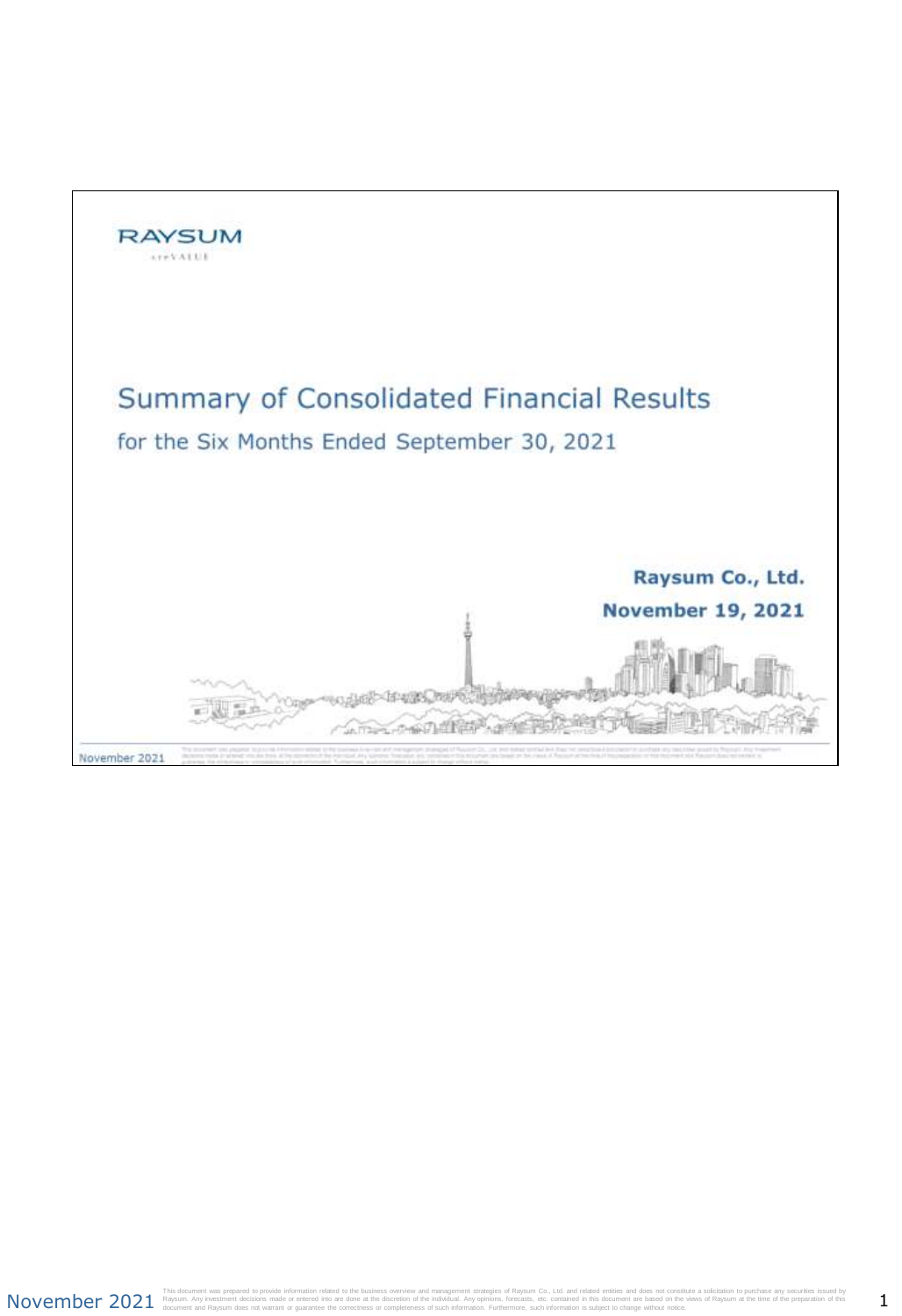

My name is Komachi, and I am the President and Representative Director of Raysum.

I would like to thank you for attending our financial results briefing session today.

I will start with a review of Value Creation Services, our mainstay business, in the first half of the fiscal year. Then, I will explain the outlook for the full fiscal year based on the situation as it stands in the second half of the fiscal year.

We have renamed the Wealth Management Business to Value Creation Services from the current fiscal year. This is our mainstay business which provides our clients with real estate assets that are significant to the surrounding communities and towns through purchase of real estate with potential, change of its use, large-scale renovations, attraction of new tenants and such.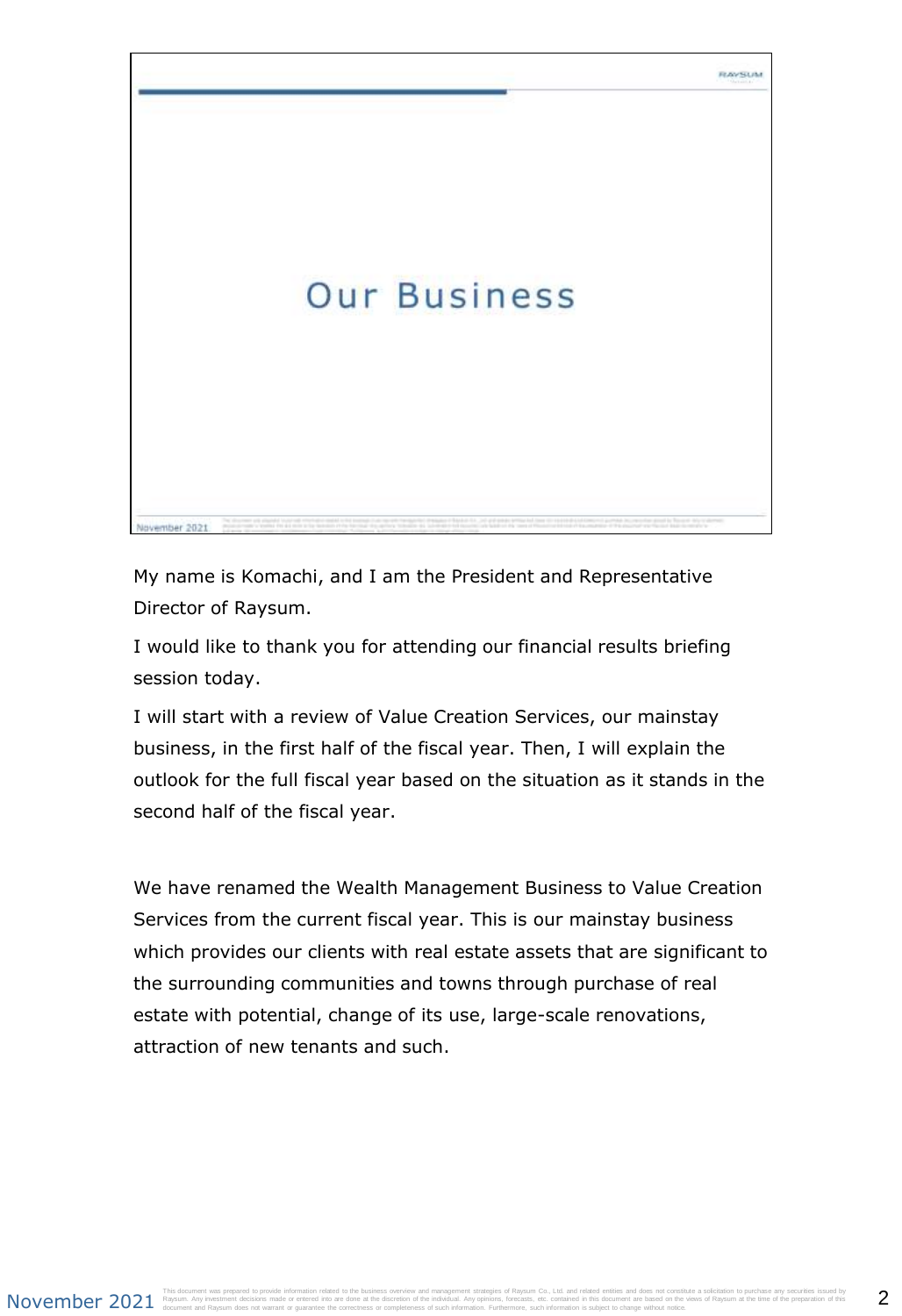| Value Creation Services (Wesldt<br>Management!                                                                                                                                                                                                       | FY available 2119<br><b>Baskutta</b>            | IV we said Mar. 2014<br><b>Fascults</b> | FY and at Mar. 2025<br>Results                         | FT armet Mar 2021<br><b>Total Park</b> | FY swing Mai 1922<br>Personald | I'll andre Ses 2021<br>Hawaich s. |
|------------------------------------------------------------------------------------------------------------------------------------------------------------------------------------------------------------------------------------------------------|-------------------------------------------------|-----------------------------------------|--------------------------------------------------------|----------------------------------------|--------------------------------|-----------------------------------|
| Net Sales (billion yon)                                                                                                                                                                                                                              | 37.6                                            | 51.9                                    | 47.6                                                   | 26.5                                   | 55.0                           | 16.8                              |
| Operating Income Ibilian<br>(detail)                                                                                                                                                                                                                 | 10.5                                            | 10.7                                    | 12.2                                                   | 3.1                                    | 9.35                           | 3.6                               |
| Total number of properties and<br>inconection!                                                                                                                                                                                                       | 14                                              | 25                                      | 25                                                     | 21                                     | 25                             | 12                                |
| Of which prices were                                                                                                                                                                                                                                 |                                                 |                                         |                                                        |                                        |                                |                                   |
| 2 billion yen or higher                                                                                                                                                                                                                              | 3                                               |                                         |                                                        | 4                                      | 10                             | 5                                 |
| 10 billion yen or higher                                                                                                                                                                                                                             |                                                 |                                         |                                                        |                                        |                                |                                   |
| $\checkmark$ 4 properties priced at 2 billion yen or higher<br>were sold in the previous fiscal year<br>$\checkmark$ In the fiscal year ending March 2022, 10 properties<br>$\checkmark$ Already sold 5 properties priced at 2 billion yen or higher | by the end of the first half of the fiscal year |                                         | priced at 2 billion or higher are expected to be sold. | 111101010101                           |                                |                                   |

In terms of the main business environment, we continue to feel that investment appetite is recovering among high-net-worth individuals and Japanese and overseas institutional investors.

At our financial results briefing session in May, "full-year target of 10 properties" to be sold at the sales price range of 2 billion yen or higher was presented as the basis of the current fiscal year's full-year forecast for Value Creation Services.

During the first half of the current fiscal year, we have already sold 5 properties in this sales price range of 2 billion yen or higher. With the number of property sales totaling 12 properties in the first fiscal half and thus achieving almost half of the full-year forecast of 25 properties, Value Creation Services is performing steadily.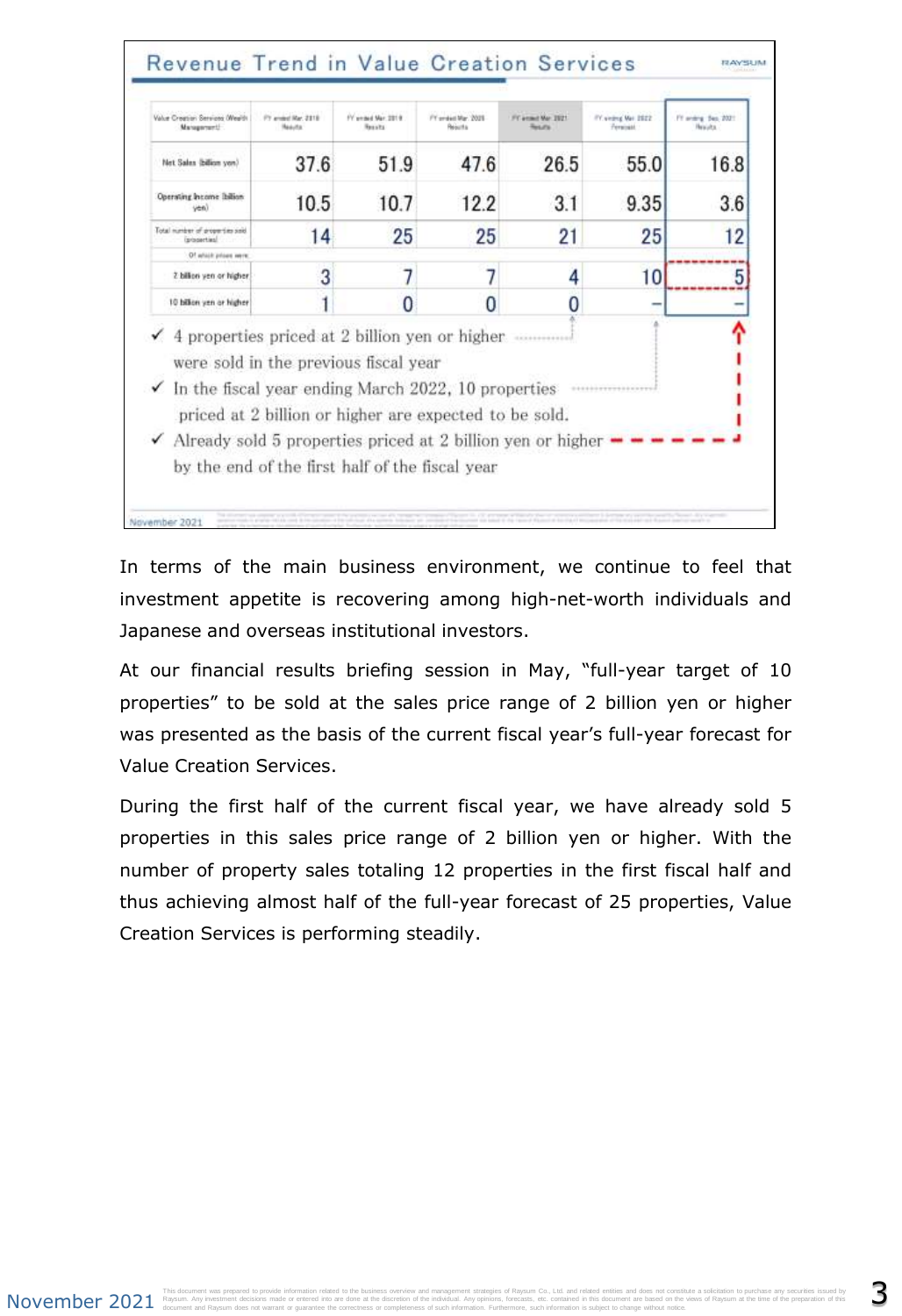

Presented are the cases of properties in the sales price range of 2 billion yen or higher in the first half of the current fiscal year.

At the top left is a "medical mall covering an entire floor of approximately 400 tsubos on the third floor" of a large-scale redevelopment condominium directly connected to Kasuga Station, the third station from Otemachi on the Toei Mita Line.

At the top right is the case of a "luxury residential property at Shirokane Chojamaru" on a hill with JR Meguro Station as the nearest station, and on the bottom left is an "office building along Kyoto's Sanjo-dori," while on the bottom right is an "office building we newly constructed at Ikejiri-Ohashi" in Meguro, Tokyo.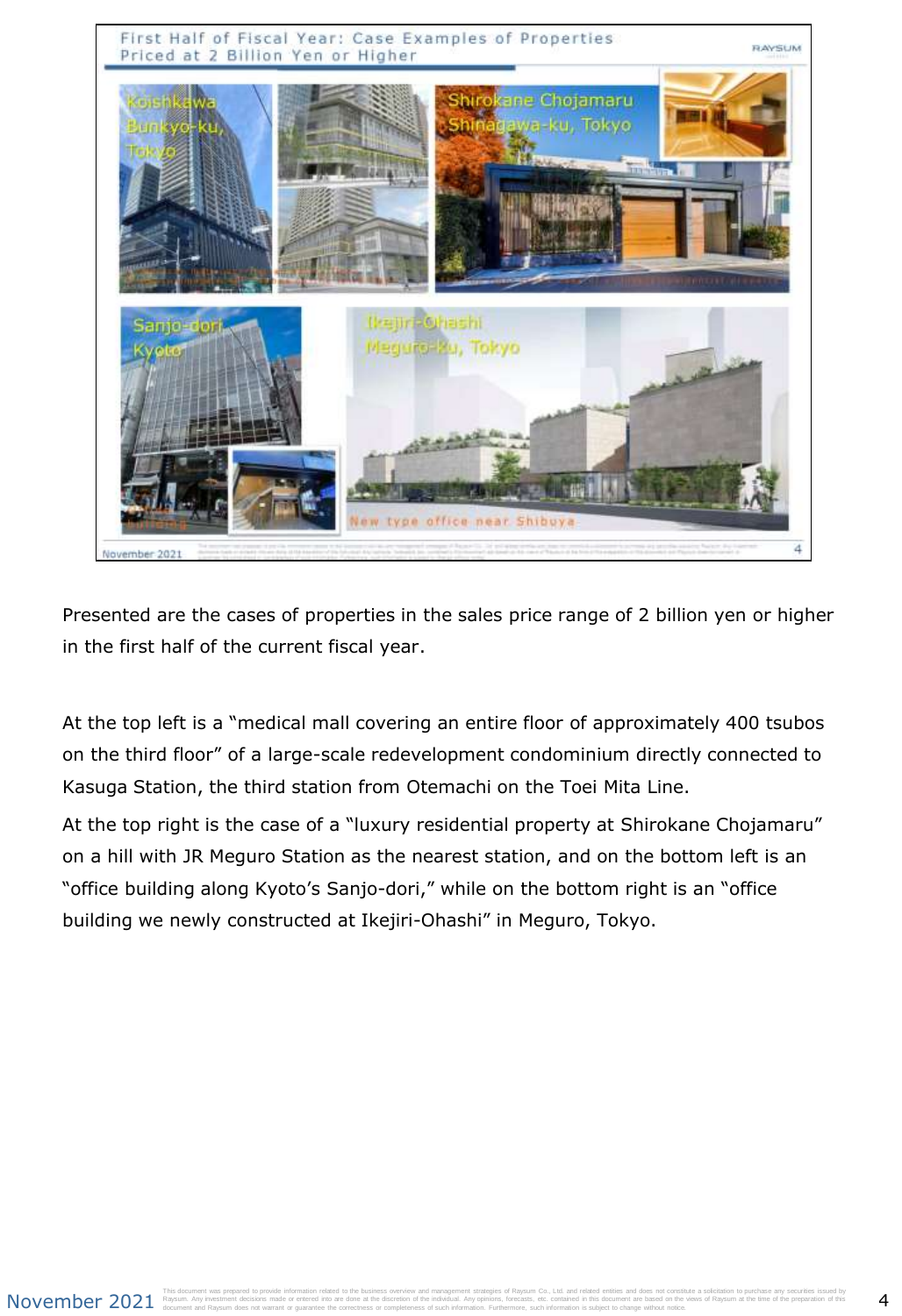

In terms of the current state of sales in the approximately 1.5 months from the beginning of the second fiscal half up to now, sales of properties in the sales price range of 2 billion yen or higher continue to be steadily underway, including those already contracted/settled.

The full-year forecast set at the beginning of the fiscal year was a conservative one, but with factors such as the number of property sales in the sales price range of 2 billion yen or higher in sight to reach the level of 10 properties, confidence is growing that the full-year forecast will be achieved.

This is coupled with sourcing, too, with the purchase of properties also steadily underway, including those in the sales price range of 2 billion yen or higher. Going forward, from the end of the year to early next year, we will dedicate efforts to preparing products for the next fiscal year onwards to add momentum to the trajectory of revenues for the next fiscal year onwards.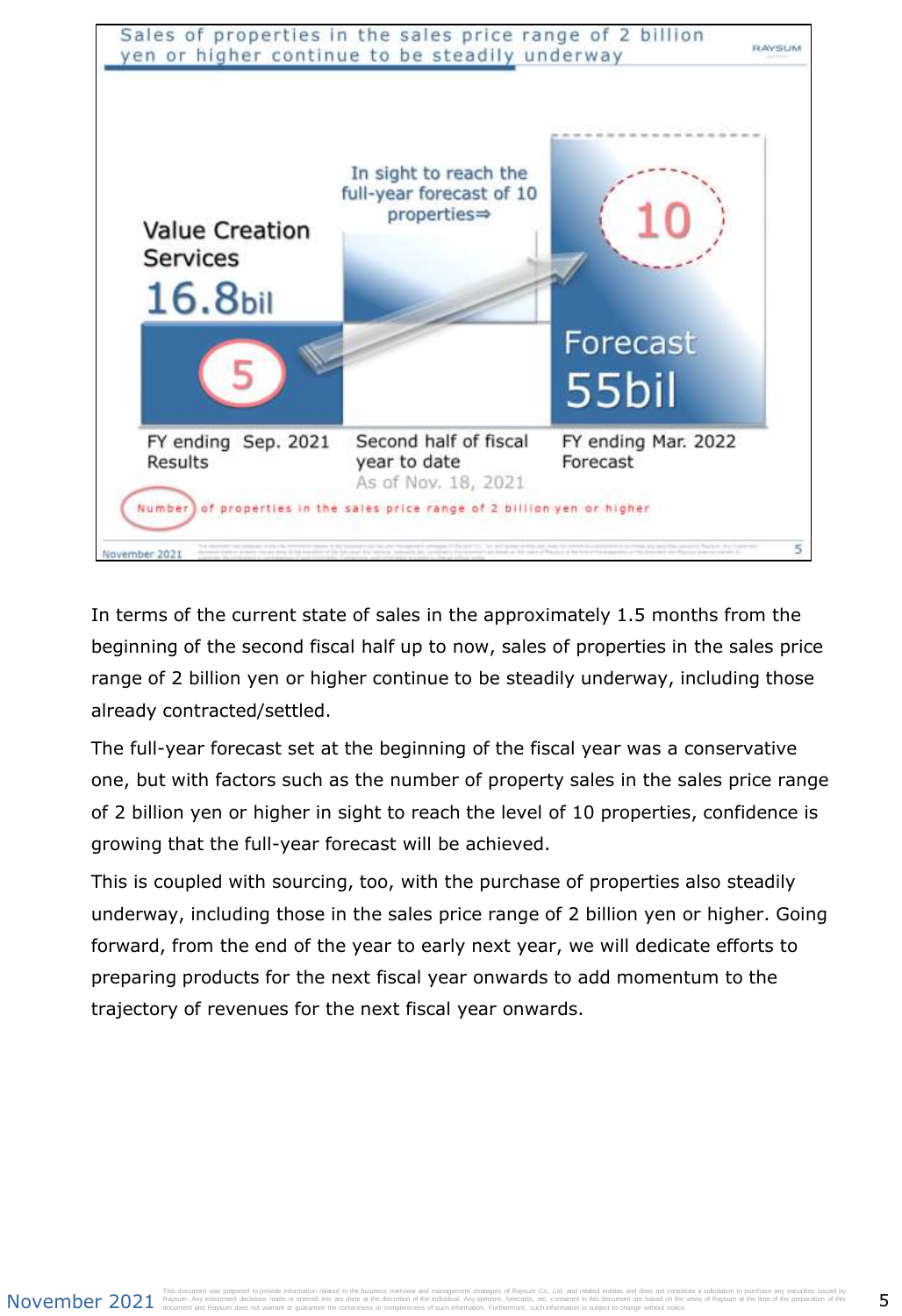6

## **1.5-YEAR-LONG COVID-19 PANDEMIC BRINGS ABOUT OUR ERA**

## **INSTITUTIONAL INVESTORS' AND** HIGH-NET-WORTH INDIVIDUALS' CHANGE

We are convinced that the COVID-19 pandemic over the past 1.5 years has in turn sparked client interest in our initiatives.

Despite the business environment having been subject to various restrictions, we have pushed forward with value creation without restraining our activities.

This has resulted in the fact that our initiatives continuously improve asset value in ways such as continuously improving NOI gaining greater understanding among also Japanese and overseas institutional investors, in addition to the high-net-worth individuals with whom we have been deepening dialogue to date, and has led to results in the form of actual investment moves.

November 2021

November 2021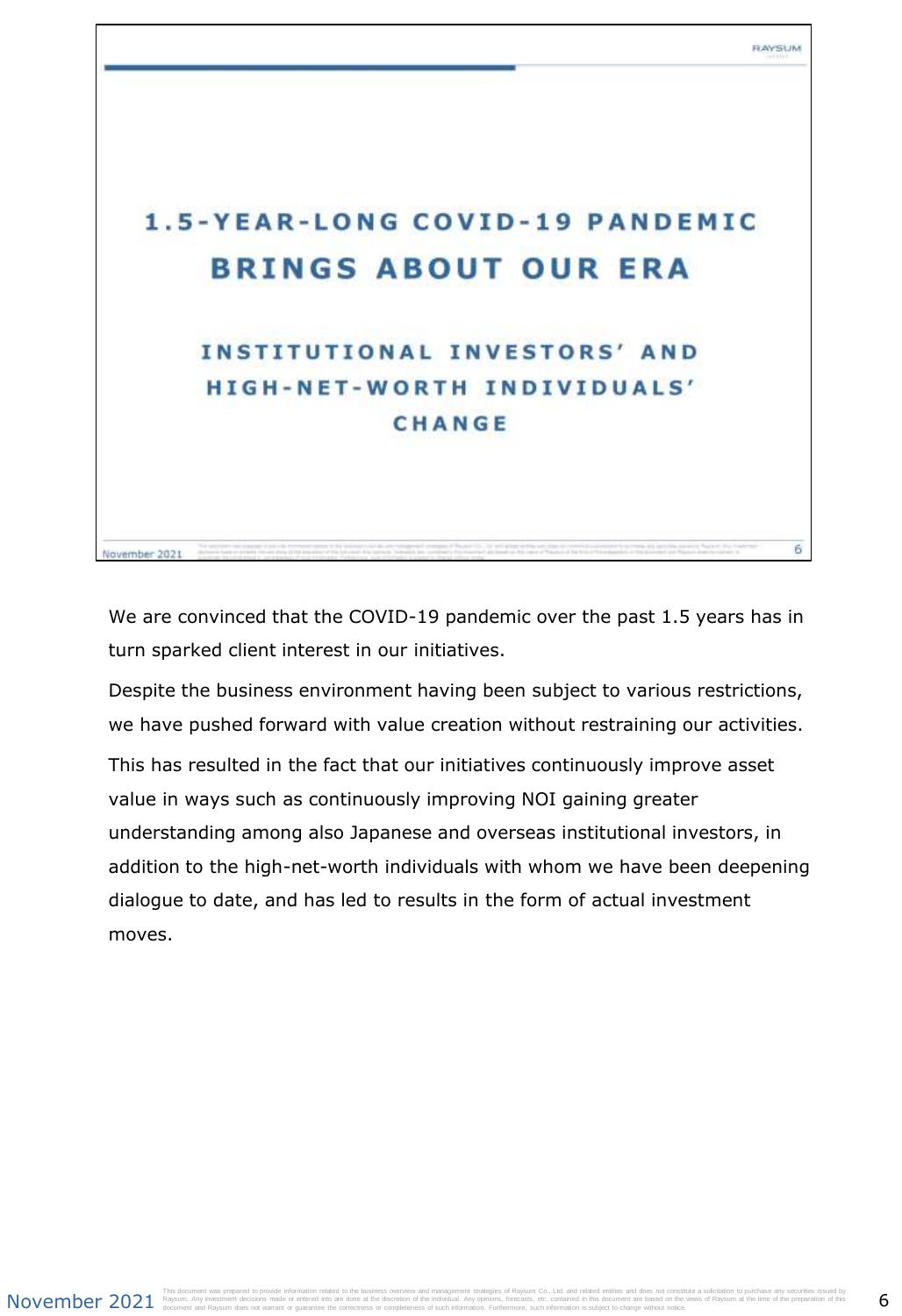

Allow me to introduce a case of a sale made to a leading overseas institutional investor as one example.

This is a project that was acquired in the first half of the current fiscal year by an institutional investor that is a professional in real estate investment. This client had been considering this project in the previous fiscal year, but decided to forgo acquisition due to it not meeting their investment criteria of "full occupancy." Reconsideration entering the current fiscal year resulted in the decision to acquire despite it not being "full occupancy." Meguro Ward's Ikejiri-Ohashi is one station from Shibuya Station and far from being a socalled office district. Drawing on the location of not being able to be forested with high-rise office buildings and the slope toward Komaba, we made the new construction an "open lowrise with three floors" that comes with "lush rooftop greenery" to enhance scarcity, and also composed of two buildings, one of which is now occupied by a tenant that highly values such features.

"Bringing out the inherent potential value of the subject site":

Since our founding, this has been a continuous effort aimed at enhancing asset value over the medium to long term for high-net-worth individuals. While already highly rated by even Japan's life insurance companies and major real estate companies well versed in real estate investment, this is a case that has made us strongly convinced that our strengths are highly rated by even leading institutional investors overseas that manage global funds―a result of continuing to operate with perseverance even during the current COVID-19 pandemic.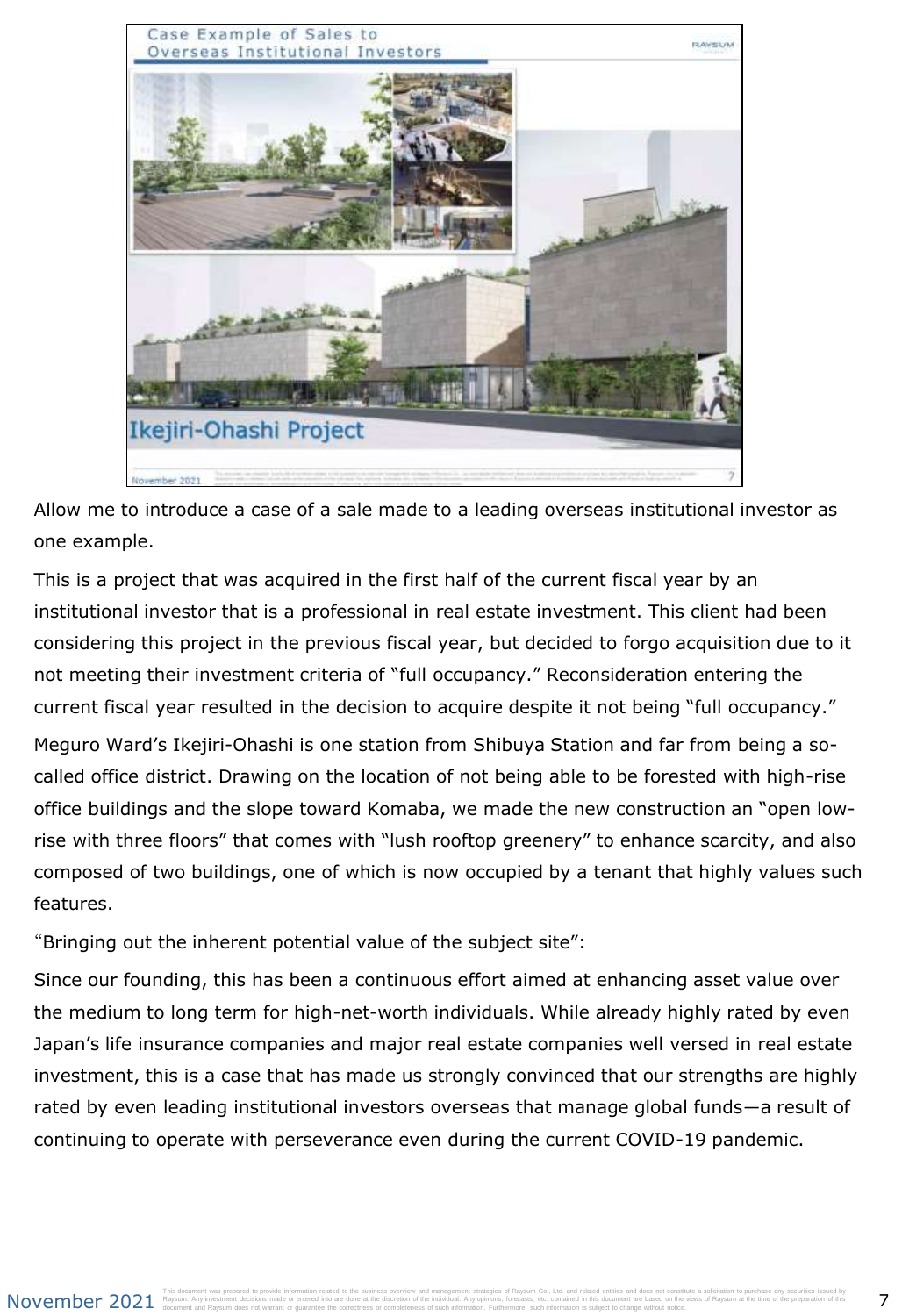

Next, allow me to introduce the new strategic move we have also made to accelerate sales in Value Creation Services by expanding the horizons of transactions with the 'new rich' in their 20s or 30s, in addition to the 'old rich' client base to date, with the recovery in investment appetite among high-net-worth individuals.

Our existing business model for high-net-worth individuals has been a case-by-case and one-on-one style in that, according to individual client objectives, sourced properties (during Raysum inventory time) are individually transformed into products through value creation and provided as real estate management assets, and then even post-sale (during the client holding period), enhancement of real estate asset value is pursued in consultation with clients. In recent years, sales price range, too, has grown to be large in scale―in the range of 2 billion yen or higher―and that in itself has been serving as a driver of our business growth. On the other hand, the larger asset size of individual clients has undeniably led to more time being required than before for such matters as coordinating with clients' tax and legal counsel and financial institutions of account in the course of forming a scheme according to individual client circumstances and leading up to the purchase.

For that reason, speeding up the development of human resources capable of handling individual cases and further shortening each product's inventory time were major issues in recent years in terms of business management, but we have recently come up with product development that would serve as one solution for such.

### November 2021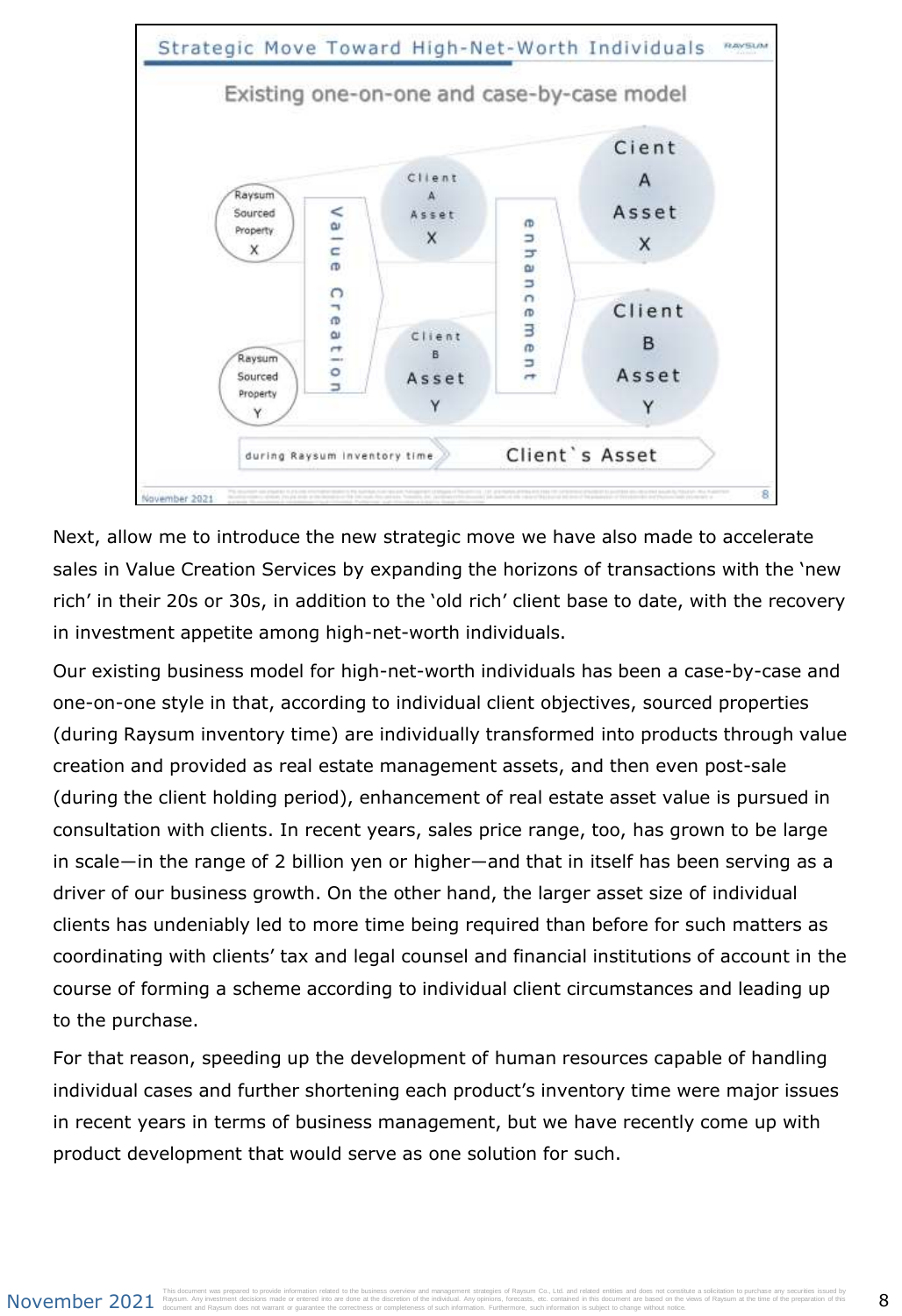

This chart presents the existing case-by-case style on the left, along with the product development added this time to the right.

In the existing business model, we provide properties in the price range of approximately 2 billion yen or higher per client individually. In the new business model, several properties in the sales price range of 2 billion yen or higher (X and Y in the chart) are bundled to form a real estate asset for 20 or so clients to invest in at the same time in units of approximately 2 billion yen to 3 billion yen per client. This product is at the stage of being provided to these 20 or so clients, and ultra-long-term loans are already arranged. Therefore, it is a real estate product that provides a leverage effect without requiring clients to take out loans themselves.

In the case of the real estate properties to date, various decisions are required for management matters such as building repairs and conclusion of lease agreements with tenants. In the case of the product this time, we have several properties in the sales price range of 2 billion yen or higher (note that the following is key) priced based on the expected exit sales price in advance and take care of all aspects of asset value enhancement from borrowing of funds to improving rent, changing use, converting rights and more, releasing clients from those burdens. Not only that, while being a financial instrument, this is one eligible for treatment comparable to ordinary real estate investment even in terms of taxation.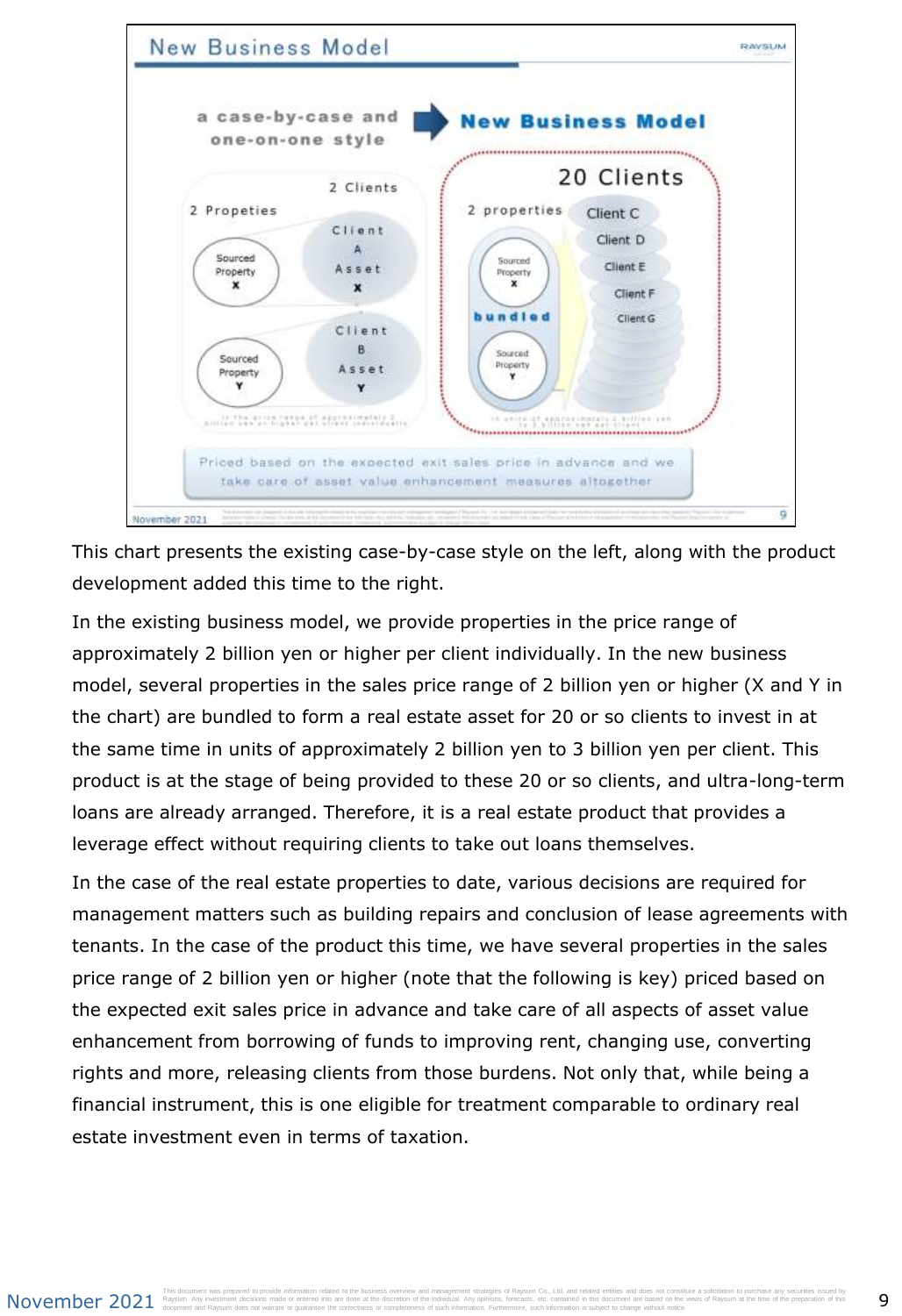

As a basic policy, our target clients are those considering properties in the sales price range of 2 billion yen or higher, as it has been to date. The product this time is positioned as a product that, while gaining understanding for real estate investment being marked by our efforts to enhance asset value, would serve as a 'gateway' to real estate investment in the range of 2 billion yen or higher in the future. In particular, this would also open the door to real estate investment in the range of 2 billion yen or higher for the 'new rich' in their 20s or 30s anticipated to become the upcoming active players in society, spurring expansion in transactions.

More than one year was spent developing this product, but with the provision of this product, the aspects that have been longstanding management issues for us are looking brighter. Considering that we have been realizing sales of products of several hundreds of millions of yen in an extremely short period of time, our strength from before, our overall inventory turnover ratio, too, will become stably higher with this product. In addition, being promoted on the basis that our corporate partners in the arrangement of this product will keep working on this product, project arrangement speed and opportunities are certain to increase.

In other words, this would translate to a faster pace of human resources development, which has been our longstanding task. As a result, with also greater capacity to cater to more diversified client circumstances and objectives, we sense Value Creation Services itself entering a virtuous cycle of expansion accelerating.

On the other hand, in terms of our relationship with overseas clients, direct contact with foreigngovernment-affiliated institutional investors is increasing. Considering also that family money is common among institutional investors in Asia in particular, attracting foreign investors also leads to further broadening the fields in which we can demonstrate our ability to improve NOI that we have accumulated to date to overseas high-net-worth clients.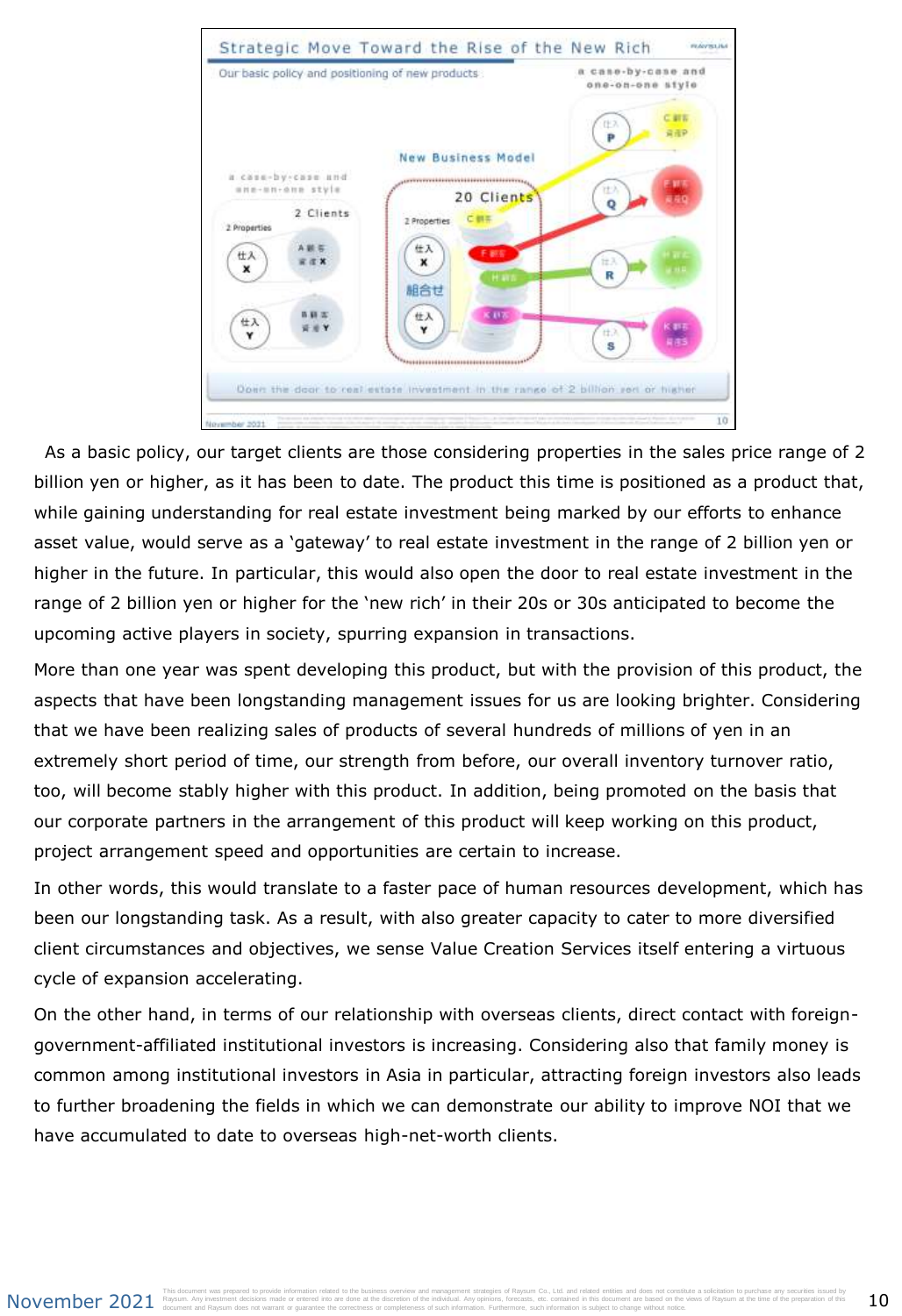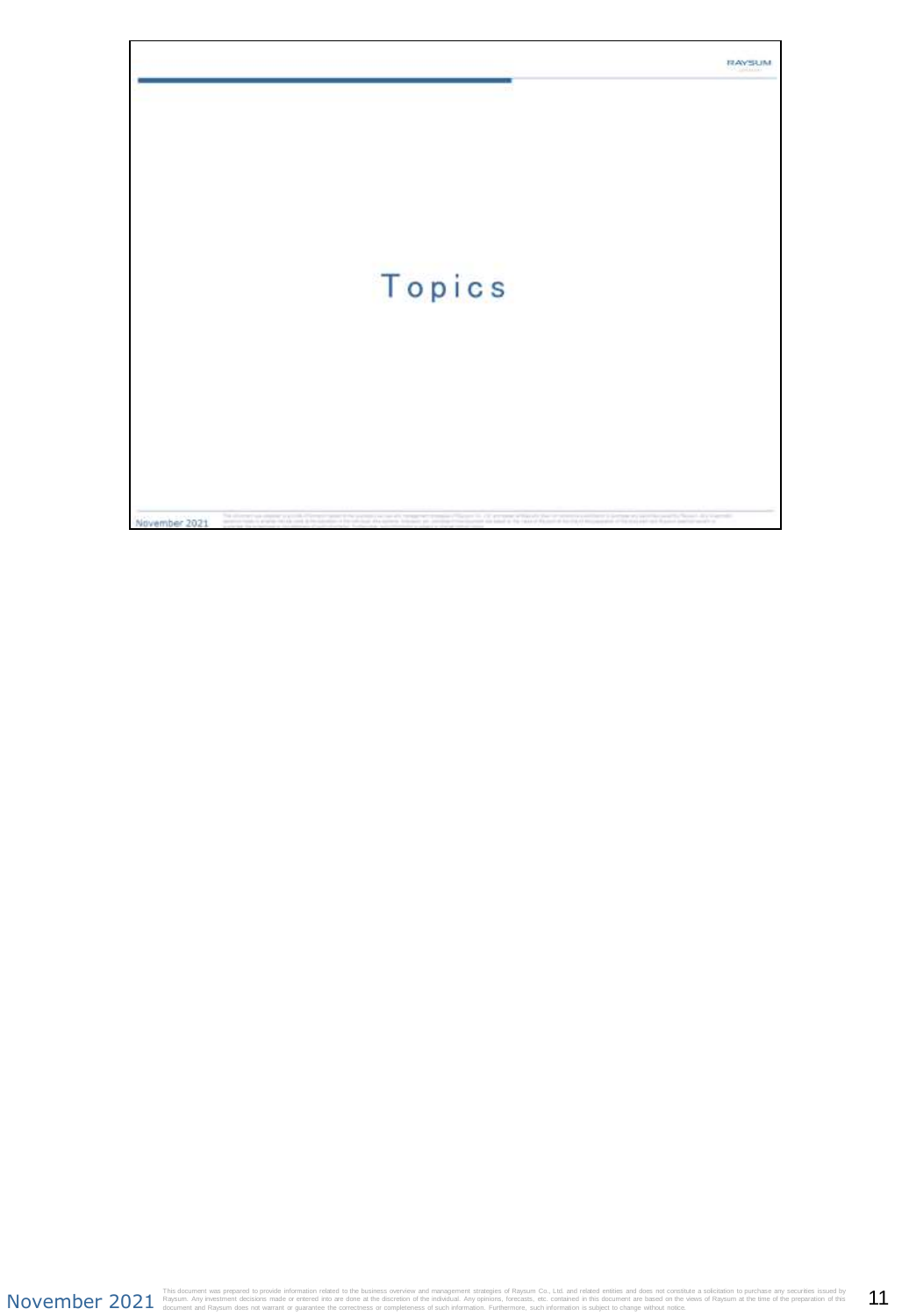

As a topic of the first fiscal half, allow me to introduce "medock Comprehensive Medical Clinic" that opened this May in Meguro, Tokyo.

This is a comprehensive medical examination clinic that has invited Dr. Hisayoshi Suma, a leading cardiac surgeon, as the director and has state-of-the-art equipment and specialists working toward early detection of abnormalities and referral to the best-suited doctor.

With the timing of the opening being this May—right when acceleration of vaccinations was a pressing issue―requests for vaccinations were received from all quarters. In response, all doctors and all staff joined forces and acted fast to vaccinate approximately 30,000 people under the workplace vaccination program from the end of June 2021.

Many thanks and messages of support like, "I really appreciate being able to be vaccinated this quickly," were received from those vaccinated and the executives of the companies. This served as an opportunity for all the staff, too, to gain a true sense of their own social significance soon after opening. And of course, the vaccinations led to opportunities to secure contracts for also the core business of company medical examinations with many of the companies that were vaccinated.

Note that this facility is a building constructed as a chapel 50 years ago that, while making the most of the basic frame, has been transformed into a clinic like one newly constructed. This was made possible with the support of SHIGERU AOKI Architect & Associates' Shigeru Aoki, a leader in a construction method that is a cutting-edge technique for revitalizing buildings known as "refining."

According to Mr. Aoki, the "refining" construction method is highly effective in reducing the volume of waste by approximately 40% and carbon dioxide emissions by approximately 80% compared with if a building were to be demolished and then newly constructed, and the carbon dioxide emissions associated with the "production" and "transport" of construction materials can be estimated to be virtually zero.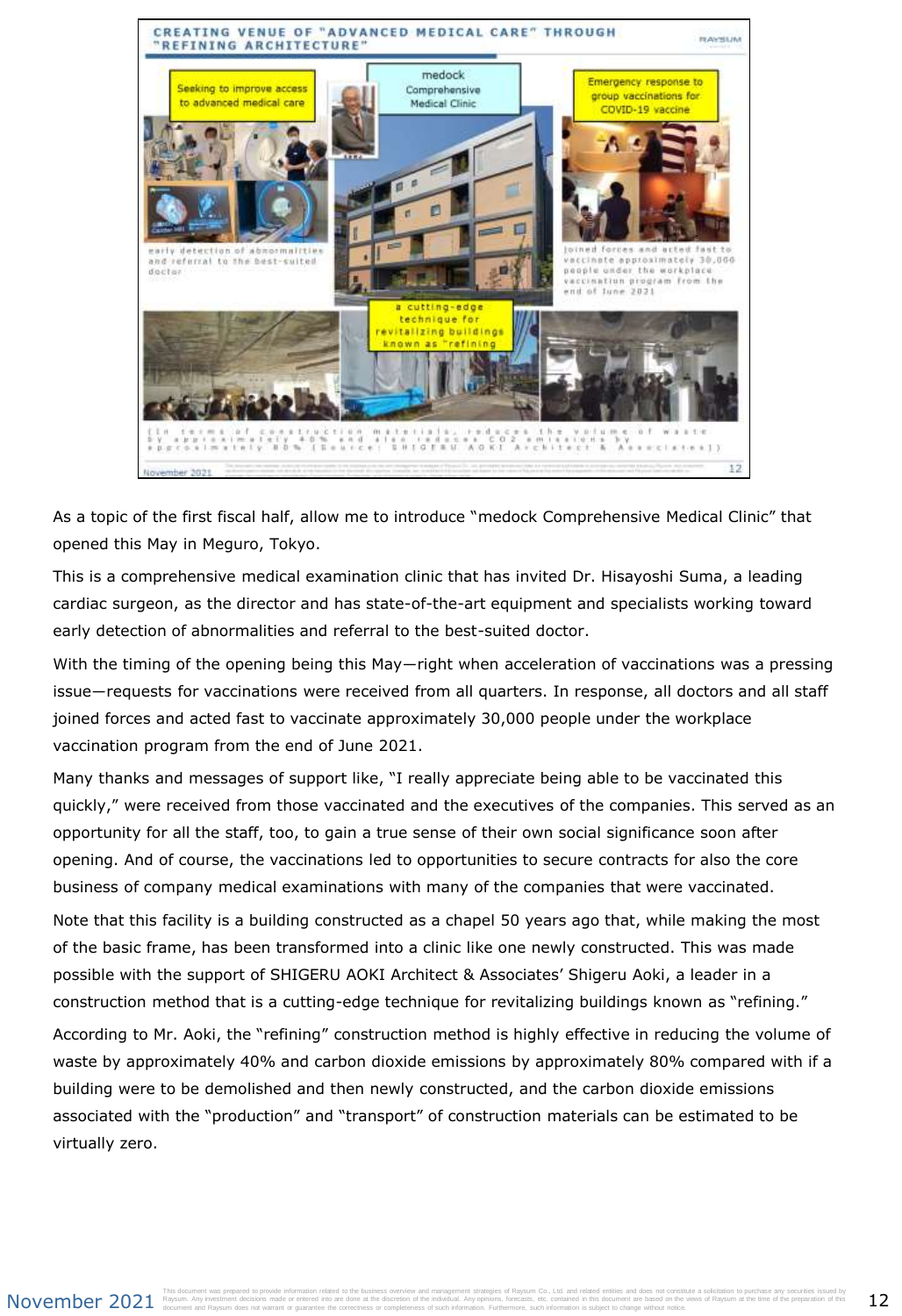

Here, I would like to reflect upon the way our Value Creation Services works.

Presented at top left of this chart are our initiatives for "conversion" with the changing times.

In the Iidabashi neighborhood, we arranged a product that is a mix of an indoor nursery school and residences with the conversion of a large-scale urban office into an all-weather nursery school. realizing infrastructure for raising children with peace of mind and safety to provide social support to the urban society of working parents. Also, in Nishi-Azabu, a building that used to be a design office-cum-showroom was converted into a property that is a mix of luxury residences and a restaurant serving San Sebastian Basque cuisine that also functions as a wedding venue through renovation of a large scale of some several hundreds of millions of yen.

"Full renovation" at the top center of the chart are cases we engaged in investing in renovation of a scale of some several hundreds of millions of yen, but not to the extent of conversion. Firstly, at "Tokiwamatsu" on a hill in Shibuya Ward, the building that was being used as shared office space was transformed into a luxury residential property where vacancies rarely open through major renovation to make all units face the historical garden in front to function as borrowed scenery and also converting the space that used to be a bicycle parking lot at the frontal portion of the first floor of the building into a parking lot that would make access for large luxury cars easier, further drawing out the exceptional features of Kengo Kuma's design. And at "Shirokane Chojamaru" in a luxury residential district near Meguro Station, we implemented large-scale renovation on the newly constructed condominium that used to have a total of 17 units with exclusive-use area of approximately 100 m2 on average to remove the partitioning walls between the units to make it a total of 7 units with exclusive-use area of approximately 300 m2 on average, leading to the birth of a luxury residential property boasting spacious exclusive-use area, which is scarce for central Tokyo.

Further right are two cases of the "refining" explained earlier. One is an aging dormitory building in Mitaka City, a popular residential district in the Tokyo suburbs, converted through the refining construction method into a condominium featuring the latest specifications. While the surrounding area is becoming low rises due to recent building height restrictions, this property made use of the existing structural frame, allowing it to be transformed into a residential property with excellent views on the upper floors without being bound by the new height restrictions. Also, we have newly obtained a certificate of inspection from an administrative authority to be treated pretty much as a new construction even in legal terms, making it a case with high liquidity, an advantage in obtaining financing upon real estate acquisition. The other one is the aging chapel building introduced earlier that was renovated through the refining construction method into a building occupied by medock, a comprehensive medical examination clinic that we operate.

At the bottom right of this chart are cases of having pursued revitalization of century-old historical structures in collaboration with various partners. The first of such is the case of a home-cumworkshop of artisans possessing traditional skills in making seals for the emperor spanning more than 120 years on historic land known as Kyoto Gosho Minami at the center of Kyoto that was converted into a lodging facility in the form of a Kyoto townhouse offering an experience as if one had slipped back in time to the ancient capital to live there. The earthen floor portion that used to be the workspace of the workshop was converted into an "open living space" with a ceiling height of 6 meters and floor heating, the space that used to be a storage room was converted into a "backyard" of approximately 50 m2 that draws inspiration from the Kyoto Basin at the hands of a young gardener of Kyoto, and where usually real estate companies would attempt to expand rental floor space, we incorporated value creation based on reverse thinking of instead reducing space to revive the "firebox" that was characteristic to traditional architecture of Kyoto in the past. The second case was the revitalization of 1928 Building slightly more than 90 years old on Sanjo-dori, a popular walk for shopping around in Kyoto City. On the first floor that was finely partitioned with walls making it difficult to secure tenants, the partitioning walls were removed as a set with conducting seismic strengthening, after which global creative director NIGO's symbolic store was secured as a tenant, and now collaboration is also underway with the café Blue Bottle. We also mended in detail a hundred and several tens of places such as the exterior wall design of contemporary modern architecture of a century ago and the green iron window frames of good texture. This initiative served to contribute to the local community, too, in that there used to be a noise problem with the neighborhood from sound leaking to the outside from the theater on the third floor, but the problem was resolved after our renovation. Having undergone our seismic strengthening and renovation, we also had seismic diagnosis conducted by a third party, resulting in obtaining approval of conformity with standards from the City of Kyoto.

And the third case was revitalization of a 110-year-old building that was formerly occupied by a general trading company in Kobe City's Motomachi, which used to be a bustling port as a trading port. Half of the approximately 30 units were vacant, but we made it full occupancy. We secured tenants with high affinity with the building texture, such as a furniture store providing repaired northern European antiques, an apparel store with a history of 100 years in U.S. Detroit's factory workwear fashion and a salon-like men's clothing store for custom-ordered suits, making the building flooding with energy and becoming the pride of the region again. We implemented waterproofing work with thermal barrier features on the rooftop for higher resistance to today's climate changes, and we also switched lighting in the common areas and night illumination lighting to LED lighting.

November 2021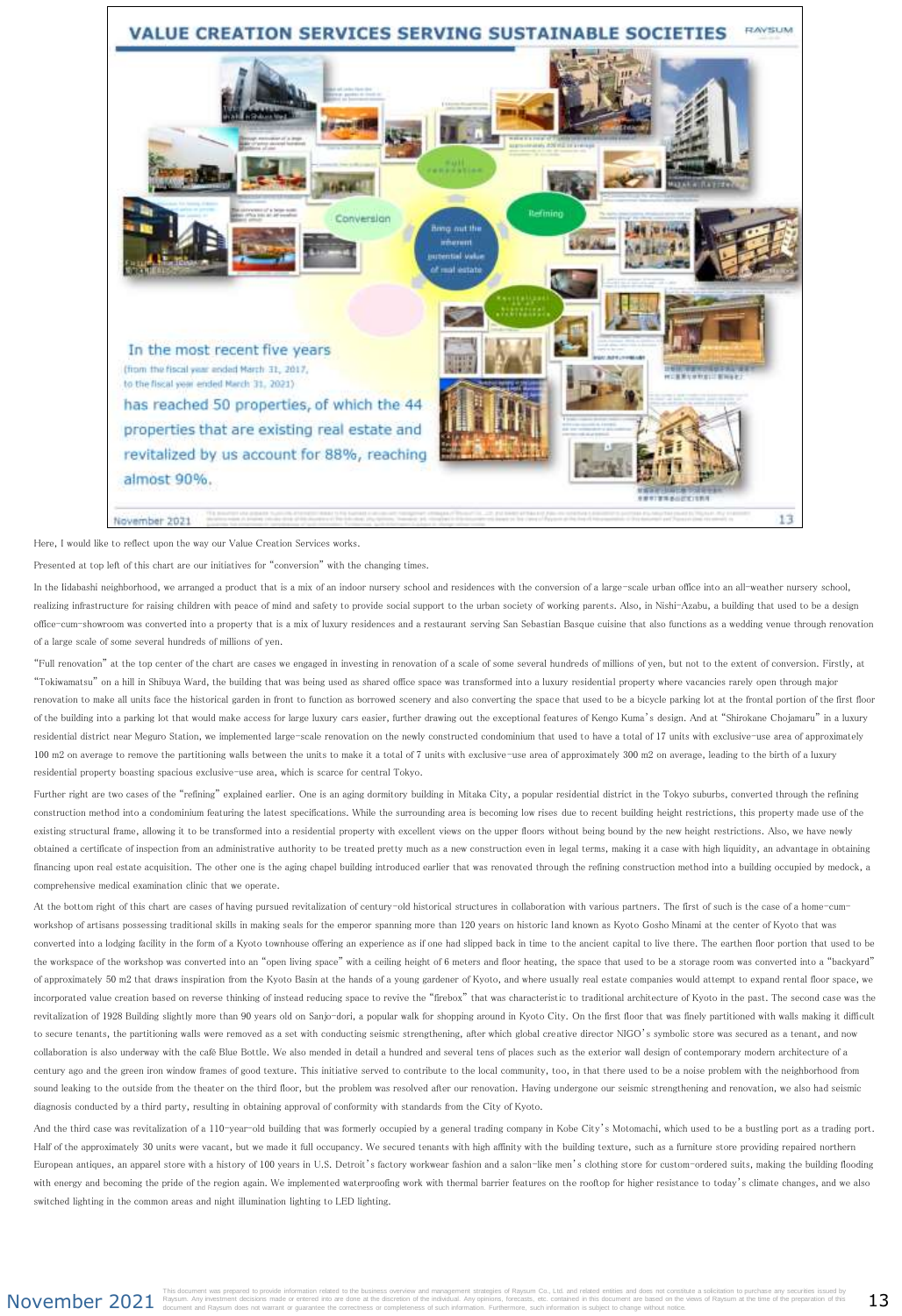

As a recent initiative, we are also taking on revitalization of communities by forming ties between Japan's regional lifestyle and culture and people. In Kichijoji in the Tokyo suburbs, we opened LIBERTÉ PÂTISSERIE BOULANGERIE as an initiative for development of stores closely engaged with the local residential district. We promoted cultural exchange by introducing to the local community the authentic bread culture by using butter with the AOP French government designation, the ingredients of which consider the environment right down to the grass, wheat from France and salt from Guérande salt marshes. At Etajima, an island of the Seto Inland Sea in Hiroshima Prefecture in west Japan, we started a hot spring facility in July 2021 for urban people to mentally recharge. We are also engaged in an initiative to introduce at the earlier-mentioned LIBERTÉ store handmade ice-cream made by making the most of the lemon, orange and other local citrus fruit produce from Etajima in collaboration with a local facility for disabled persons. Etajima is a small island with a population of approximately 30,000 people, but approximately 90% of the 50 staff of the lodging facility are employed locally and widely range in age from 18 to 78. Also, at WeBase, which opened in 2016 and has since aimed to be a secure, clean and reasonably priced lodging facility that introduces Japan's regional lifestyle and culture to the young from all over the world and functions as a base for interaction with the local community, employment not based on nationality or gender is being promoted, resulting in multinational female staff with a wealth of international experience playing active roles. Handmade masks are provided to the local community, and sign language, foreign language and dance lessons and such are held. Moreover, WeBase Kyoto has kept up a campaign to provide breakfast, bedding and such free of charge to children's food shelters in the city. WeBase Kamakura is offered for utilization as a site for training camps for athletes or as a base of operations for operating staff coming from around the world for windsurfing world championships, as well as a venue at which children of several local elementary schools and their parents can interact after soccer games, and provides opportunities for local junior and senior high school students to experience working as lodging facility staff and acting as local tour guides to visitors from overseas staying there.

In the manner described by the aforementioned representative examples, the number of properties worth 1 billion yen or higher that we have arranged in the most recent five years (from the fiscal year ended March 31, 2017, to the fiscal year ended March 31, 2021) has reached 50 properties, of which the 44 properties that are existing real estate and revitalized by us account for 88%, reaching almost 90%. Like the refining described earlier, our initiatives for architectural revitalization are business activities that ultimately substantially mitigate the environmental impact associated with the production and transport of new construction materials.

Questioning economic growth that is based on "scrap-and-build," we have been aiming to lead social change by creating a market for circulation of existing real estate since our establishment in 1992. We have been building up facts one after another that are making us growingly aware that we have come closer to the then ideals. Our very business can be said to be duly serving as a result also as initiatives for SDGs of today for that reason.

### November 2021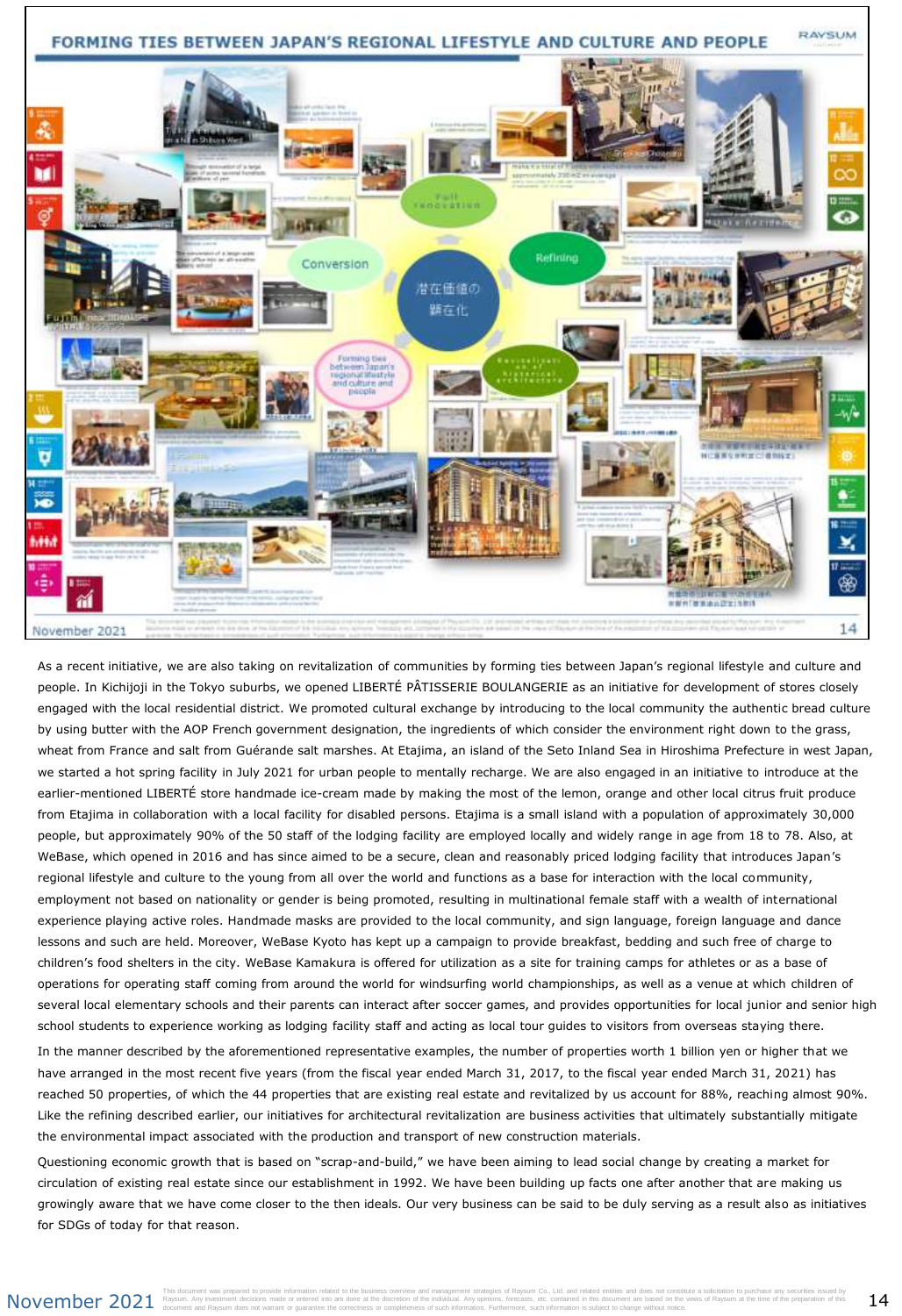#### CLOSING

Work to bring out the inherent potential value of real estate.

Looking to the upcoming future society, making our business evolution happen all depends on the 'people'.

Real estate is social capital connected to the surrounding society, and the 'people' who are the ones acting with real estate being their stage are the central players.



mixiik

This year marks our 30th year since founding. We took this occasion to provide a summary of our founding principles and milestones of the 30 years through our New Year's and summer greeting cards and such. In the course of such, we have come to reaffirm as a founding principle that the essence of our business is "Work to bring out the inherent potential value of real estate."

And we declared in the closing of this 30th anniversary talk session our resolution that "Looking to the upcoming future society, making our business evolution happen all depends on the 'people'."

When talking about real estate, the tangible aspects in the form of land and buildings are what tend to be the focus inevitably in Japan, but the positioning for us all Raysum members is that "Real estate is social capital connected to the surrounding society, and the 'people' who are the ones acting with real estate being their stage are the central players."

We would appreciate you reading the booklet at hand when you have the time.

We look forward to your continued support.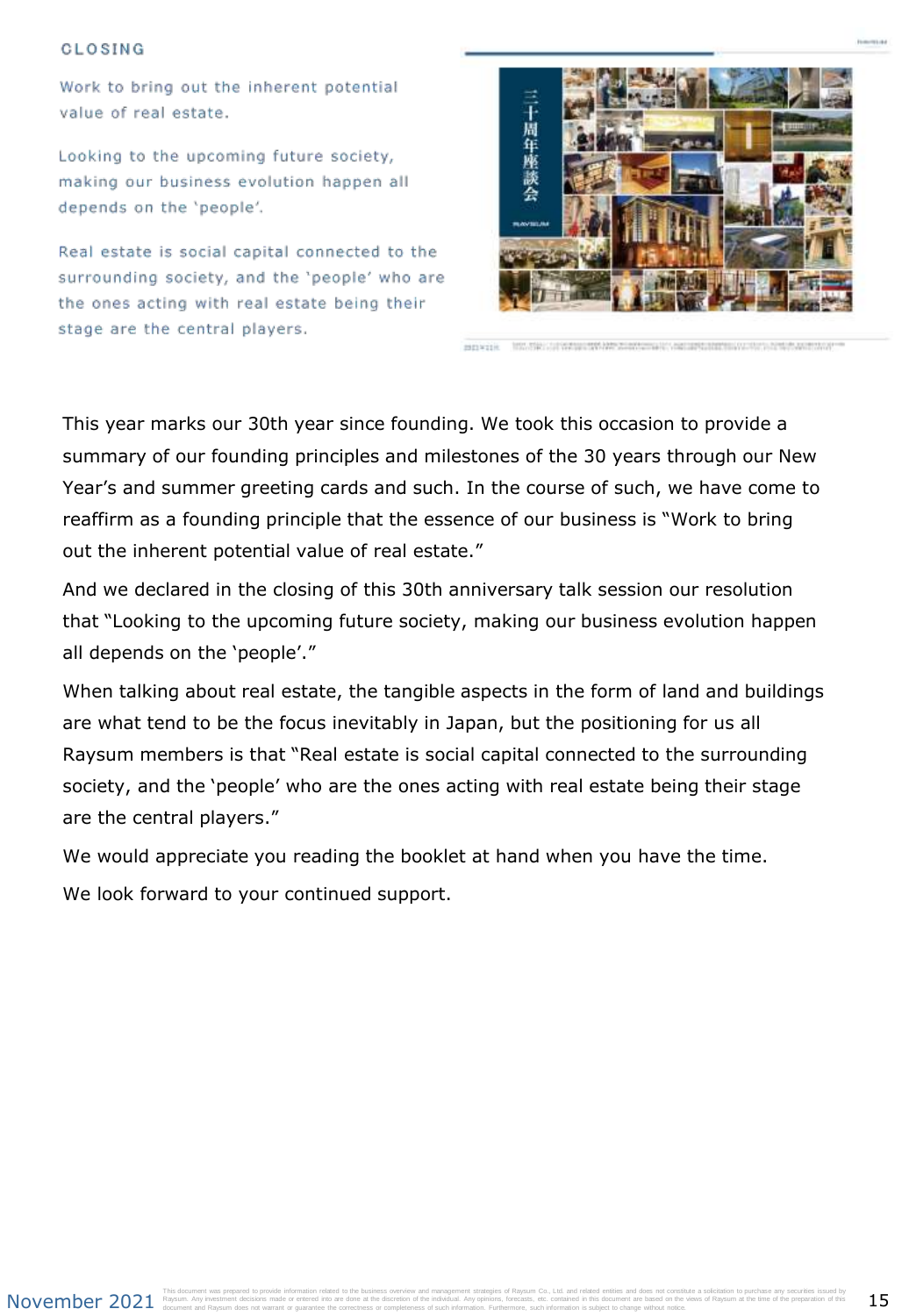And to the

# **Financial Highlight**

### Segment P/L Performance Trends

November 2021

|                                |                  |                                          |                   |                   | (Unit:million yen) |
|--------------------------------|------------------|------------------------------------------|-------------------|-------------------|--------------------|
|                                |                  | FY Ended Mar. 2020<br>FY Ended Mar. 2021 |                   |                   | FY Ended Mar. 2022 |
|                                |                  | Results                                  | Results           | Plan              | Results(6 months)  |
| Value Creation Services        | Net Sales        | 47,621                                   | 26,520            | 55,000            | 16,752             |
|                                | Operating Income | 12,221                                   | 3.152             | 9,350             | 3,597              |
|                                | Net Sales        | 5.041                                    | 4.482             | 4,000             | 2,481              |
| Value-Add Services             | Operating Income | 1,250                                    | 1,032             | 540               | 628                |
|                                | Net Sales        | 2.275                                    | 1,215             | 3.000             | 703                |
| Future Value Creation Services | Operating Income | $\triangle$ 645                          | $\triangle$ 1,971 | $\triangle$ 1,290 | $\triangle$ 1,149  |
|                                | Net Sales        | 54,938                                   | 32,219            | 62,000            | 19,937             |
| Total                          | Operating Income | 12,826                                   | 2.213             | 8,600             | 3,077              |
| Adjustment of All Companies    | Net Sales        | $\sim$                                   | $\sim$            | $\sim$            |                    |
|                                | Operating Income | $\triangle$ 583                          | $\triangle$ 569   | $\triangle$ 600   | $\triangle$ 307    |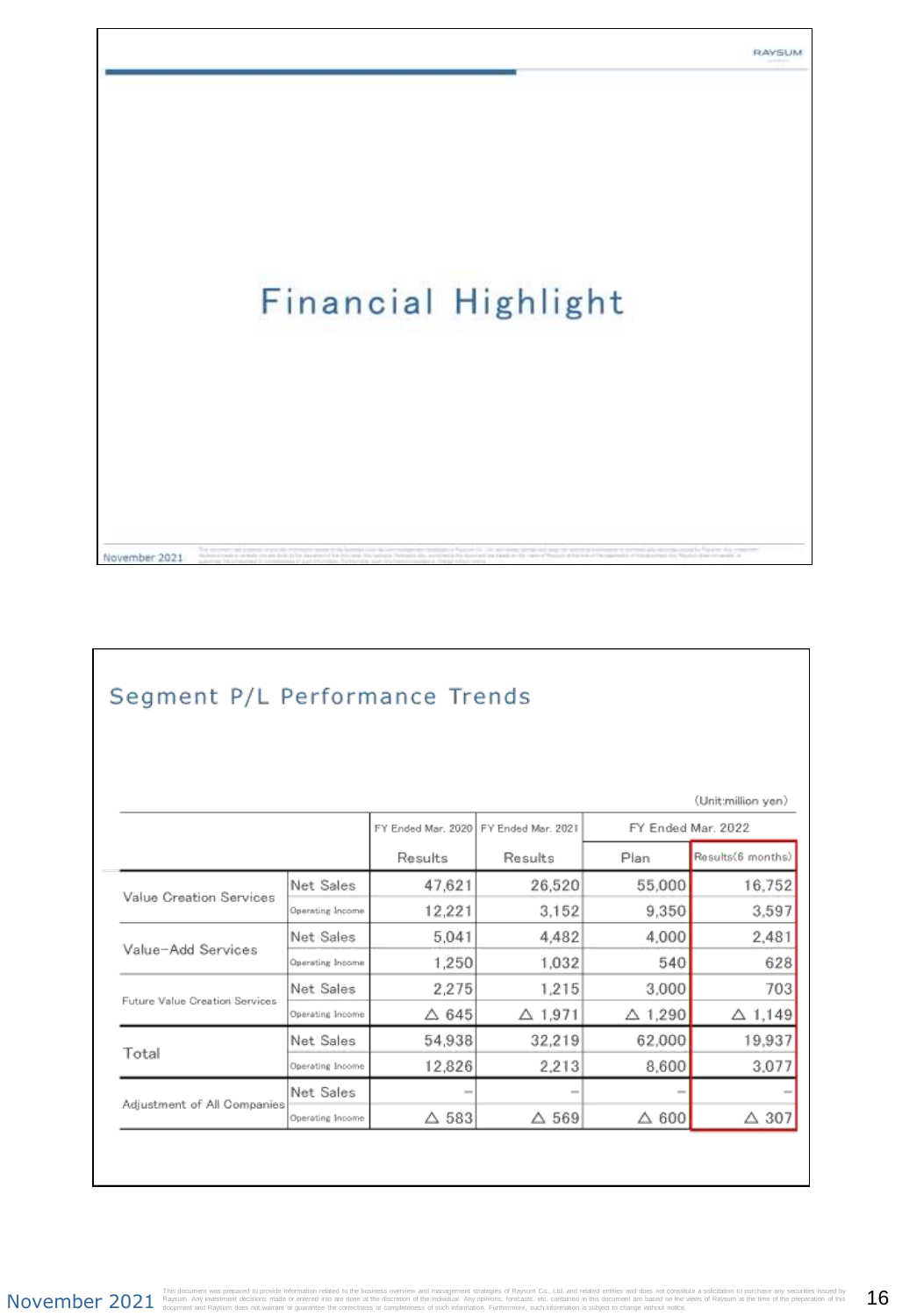### Quarterly Consolidated Statements of Income – Second Quarter of Consolidated Fiscal Year

|                                                    |                                        | (Millions of yen)                      |
|----------------------------------------------------|----------------------------------------|----------------------------------------|
|                                                    | Six months ended<br>September 30, 2020 | Six months ended<br>September 30, 2021 |
| Net sales                                          | 6,882                                  | 19,937                                 |
| Cost of sales                                      | 5,376                                  | 14,641                                 |
| Gross profit                                       | 1,505                                  | 5,295                                  |
| Selling, general and administrative expenses       | $*1,980$                               | $*2,526$                               |
| Operating profit (loss)                            | (474)                                  | 2,769                                  |
| Non-operating income                               |                                        |                                        |
| Interest income                                    | 14                                     | 20                                     |
| Rental income from buildings                       | $\overline{c}$                         | 2                                      |
| Benefits income                                    | 18                                     | 33                                     |
| Foreign exchange gains                             |                                        | $\mathbf{0}$                           |
| Other                                              | 5                                      | 8                                      |
| Total non-operating income                         | 41                                     | 65                                     |
| Non-operating expenses                             |                                        |                                        |
| Interest expenses                                  | 138                                    | 276                                    |
| Commission for a financial loan                    | 5                                      | 7                                      |
| Foreign exchange losses                            | 29                                     |                                        |
| Other                                              | 7                                      | 8                                      |
| Total non-operating expenses                       | 180                                    | 292                                    |
| Ordinary profit (loss)                             | (613)                                  | 2,542                                  |
| Extraordinary income                               |                                        |                                        |
| Gain on sale of businesses                         | 2                                      |                                        |
| Gain on liquidation of subsidiaries and associates |                                        | 7                                      |
| Gain on sale of investment securities              |                                        | 9                                      |
| Total extraordinary income                         | $\overline{2}$                         | 16                                     |
| <b>Extraordinary losses</b>                        |                                        |                                        |
| Loss on liquidation of subsidiaries and associates | 69                                     |                                        |
| Loss on retirement of non-current assets           |                                        | 28                                     |
| Loss on sale of non-current assets                 |                                        | 38                                     |
| Total extraordinary losses                         | 69                                     | 66                                     |
| Profit (loss) before income taxes                  | (680)                                  | 2,492                                  |
| Income taxes - current                             | $\overline{2}$                         | 965                                    |
| Income taxes - deferred                            | (387)                                  | (73)                                   |
| Total income taxes                                 | (384)                                  | 892                                    |
| Profit (loss)                                      | (295)                                  | 1,599                                  |
| Loss attributable to non-controlling interests     | (0)                                    |                                        |
| Profit (loss) attributable to owners of parent     | (295)                                  | 1,599                                  |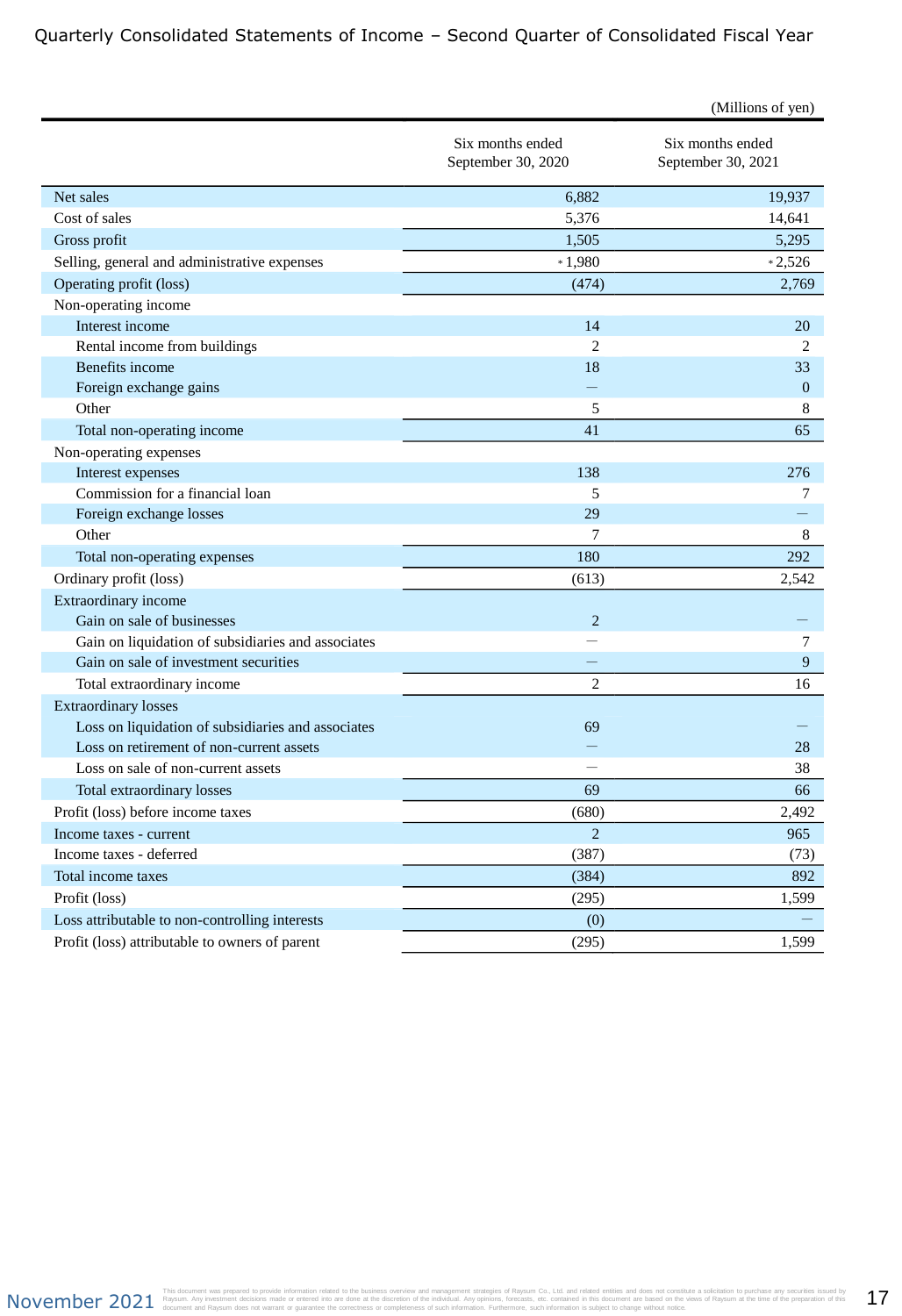### Quarterly Consolidated Balance Sheets

| (Millions of yen) |  |
|-------------------|--|
|-------------------|--|

|                                     | As of March 31, 2021 | As of September 30, 2021 |
|-------------------------------------|----------------------|--------------------------|
| Assets                              |                      |                          |
| Current assets                      |                      |                          |
| Cash and deposits                   | 19,922               | 18,309                   |
| Trade accounts receivable           | 318                  | 267                      |
| Real estate for sale                | 40.862               | 45.294                   |
| Real estate for sale in process     | 27,292               | 24,679                   |
| Advance payments to suppliers       | 1.033                | 892                      |
| Income taxes receivable             | 395                  | 34                       |
| Other                               | 2,325                | 3,509                    |
| Allowance for doubtful accounts     | (11)                 | (11)                     |
| <b>Total current assets</b>         | 92,140               | 92,975                   |
| Non-current assets                  |                      |                          |
| Property, plant and equipment       |                      |                          |
| Buildings, net                      | 2,527                | 3,932                    |
| Land                                | 1,412                | 1,517                    |
| Construction in progress            | 1,181                | 563                      |
| Other, net                          | 2,233                | 2.067                    |
| Total property, plant and equipment | 7,355                | 8,080                    |
| Intangible assets                   |                      |                          |
| Other                               | 344                  | 317                      |
| Total intangible assets             | 344                  | 317                      |
| Investments and other assets        |                      |                          |
| Investment securities               | 2,166                | 1,759                    |
| Deferred tax assets                 | 653                  | 721                      |
| Investments in capital              | 145                  | 346                      |
| Long-term loans receivable          | 1,374                | 1,632                    |
| Other                               | 882                  | 808                      |
| Allowance for doubtful accounts     | (200)                | (325)                    |
| Total investments and other assets  | 5.021                | 4,944                    |
| Total non-current assets            | 12,721               | 13,342                   |
| <b>Total</b> assets                 | 104.861              | 106.318                  |

|                                                                     |                      | (Millions of yen)        |
|---------------------------------------------------------------------|----------------------|--------------------------|
|                                                                     | As of March 31, 2021 | As of September 30, 2021 |
| Liabilities                                                         |                      |                          |
| <b>Current liabilities</b>                                          |                      |                          |
| Current portion of long-term borrowings                             | 1,493                | 1,657                    |
| Accounts payable – other                                            | 1,798                | 1,205                    |
| Income taxes payable                                                | 3.087                | 2.165                    |
| Advances received                                                   | 570                  | 488                      |
| Provision for bonuses                                               | 6                    | $\overline{4}$           |
| Provision for loss on liquidation of subsidiaries<br>and associates | 123                  | 123                      |
| Other                                                               | 1,917                | 890                      |
| Total current liabilities                                           | 8,997                | 6,534                    |
| Non-current liabilities                                             |                      |                          |
| Long-term borrowings                                                | 45,437               | 47,353                   |
| Deposits received from tenants                                      | 2,993                | 3,596                    |
| Other                                                               | 571                  | 508                      |
| Total non-current liabilities                                       | 49.001               | 51,458                   |
| <b>Total liabilities</b>                                            | 57,999               | 57,992                   |
| Net assets                                                          |                      |                          |
| Shareholders' equity                                                |                      |                          |
| Share capital                                                       | 100                  | 100                      |
| Capital surplus                                                     | 12,054               | 12,054                   |
| Retained earnings                                                   | 47,507               | 48,960                   |
| Treasury shares                                                     | (12, 853)            | (12, 853)                |
| Total shareholders' equity                                          | 46,809               | 48,262                   |
| Accumulated other comprehensive income                              |                      |                          |
| Valuation difference on available-for-sale<br>securities            | (19)                 | (11)                     |
| Foreign currency translation adjustment                             | 72                   | 74                       |
| Total accumulated other comprehensive income                        | 52                   | 63                       |
| Total net assets                                                    | 46,861               | 48,325                   |
| Total liabilities and net assets                                    | 104.861              | 106,318                  |

 $\mathsf{NOV}$  and the countert was prepared to provide information related to the business overview and management strategies of Raysum Co., Ltd. and related entities and does not constitute a solicitation to purchase any sec